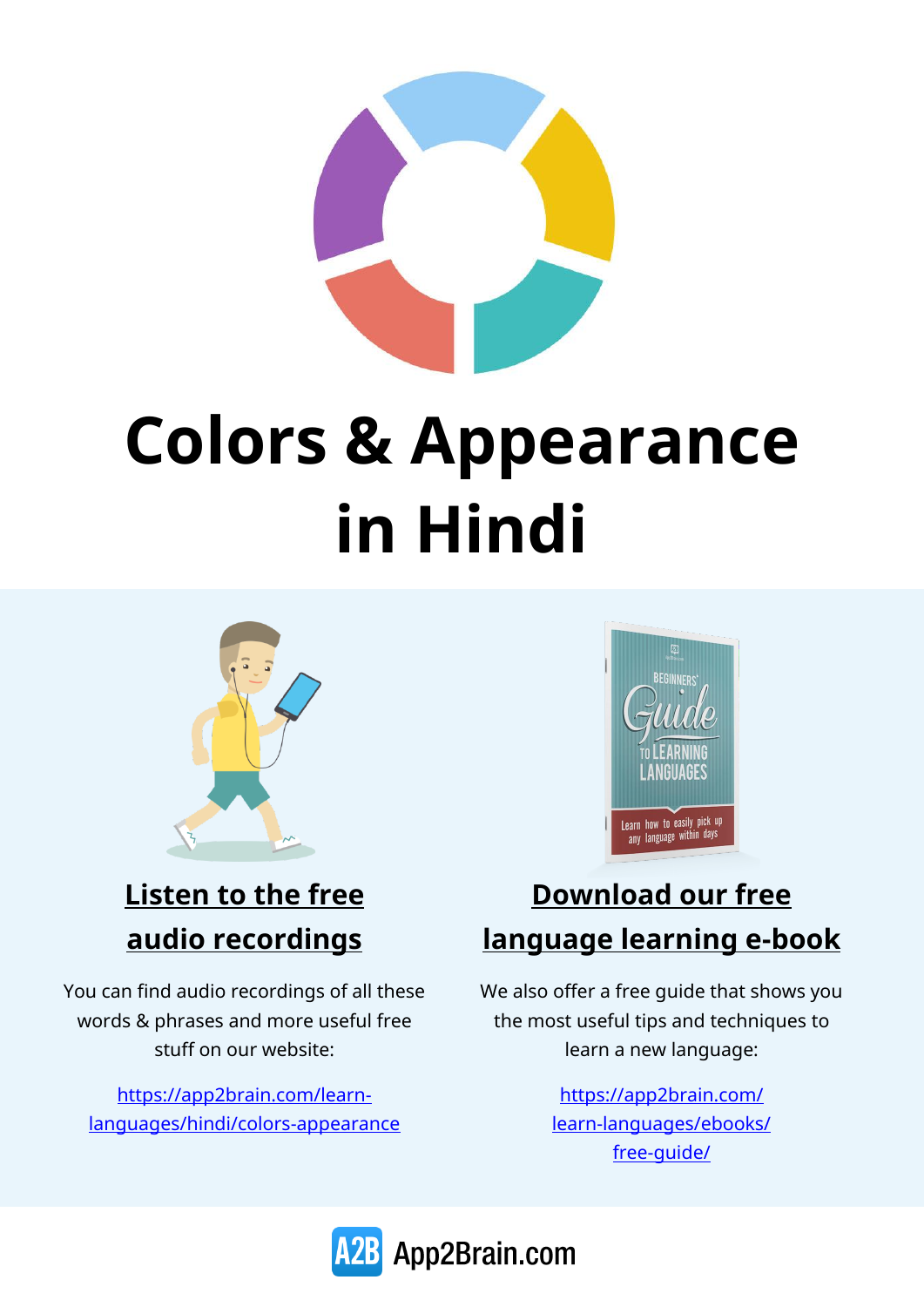## **Colors**

| <b>English</b> | Hindi    | Romanization |
|----------------|----------|--------------|
| color          | रंग      | Rang         |
| colored        | रंगा हुआ | Ranga hua    |
| white          | सफेद     | Safeid       |
| black          | काला     | Kala         |
| yellow         | पीला     | Peela        |
| orange         | नारंगी   | Narangi      |
| red            | लाल      | Lal          |
| pink           | गुलाबी   | Gulabi       |
| violet         | बैगनी    | Beigni       |
| blue           | नीला     | Neela        |
| green          | हरा      | Hra          |
| brown          | भूरा     | <b>Bhura</b> |
| grey           | सलेटी    | Saleti       |



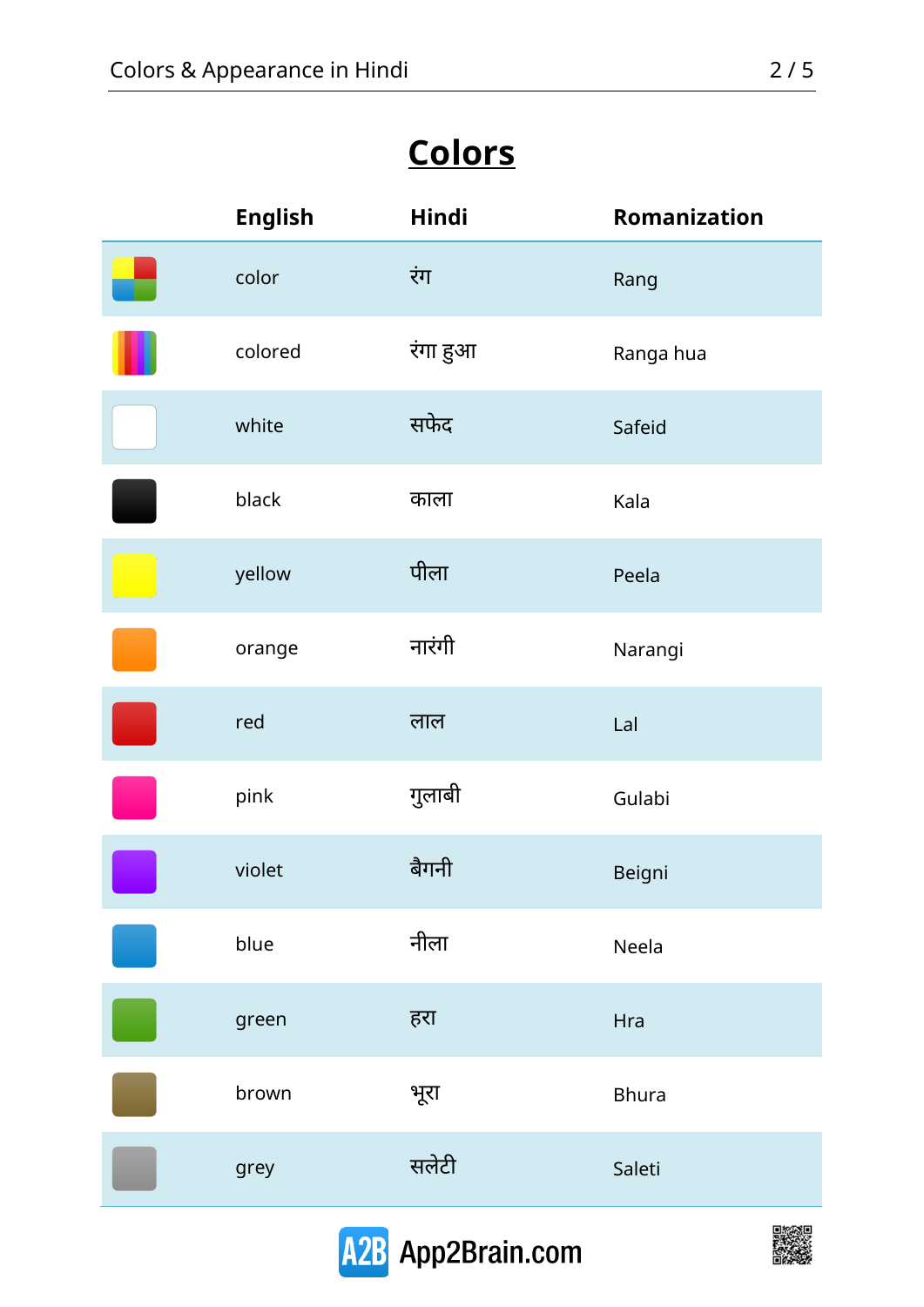| light / clear | प्रकाश<br>साफ | Prakash<br>saaf |
|---------------|---------------|-----------------|
| dark          | अंधेरा        | andhera         |

### **Appearance & attributes**

| <b>English</b>                              | Hindi             | <b>Romanization</b> |
|---------------------------------------------|-------------------|---------------------|
| new                                         | नया               | Naya                |
| old                                         | पुराना            | Purana              |
| small                                       | कम<br>छोटा        | Kam<br>chota        |
| large / big                                 | बडा               | <b>Bada</b>         |
| young                                       | जवान              | Jawan               |
| kind / pleasant                             | दयालु<br>अच्छा    | Dayalu<br>achha     |
| unkind / unpleasant                         | निर्दयी<br>अप्रिय | nirdayi<br>apriya   |
| patient                                     | धेर्य             | dherya              |
| tall (When talking about<br>people)         | लम्बा             | Lamba               |
| middle sized (When talking<br>about people) | मझला              | Mazhala             |
| small (When talking about<br>people)        | छोटा              | Chota               |
| fat                                         | मोटा              | Mota                |
| thin / slim                                 | पतला              | Patla               |
| nice / pretty                               | अच्छा<br>सुंदर    | Achha<br>sundar     |



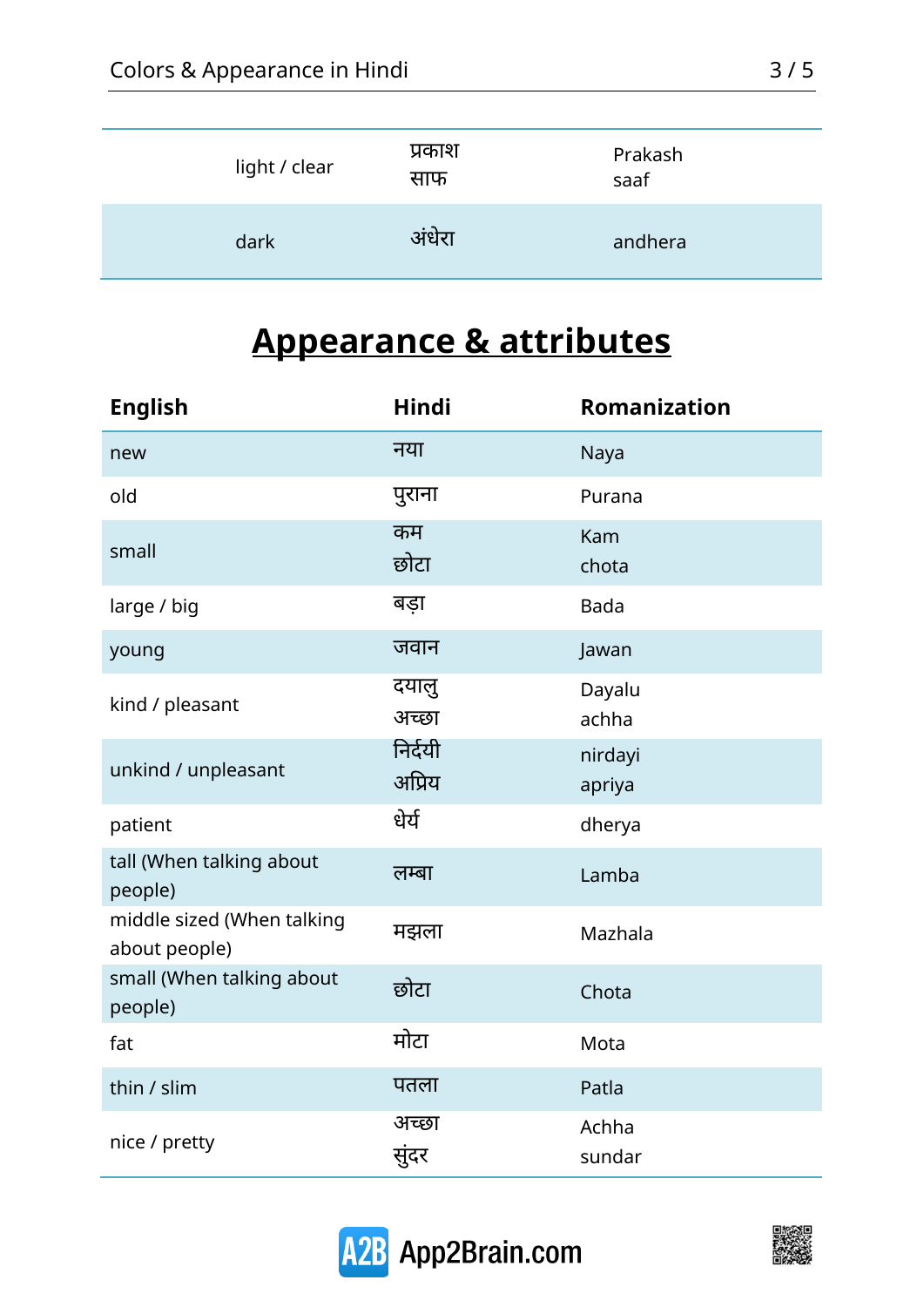| beautiful        | सुंदर                 | sundar                 |
|------------------|-----------------------|------------------------|
| ugly             | गंदा                  | Ganda                  |
| ill / sick       | बीमार                 | <b>Bimaar</b>          |
| healthy          | हुस्ठ-पुस्ठ           | Husth-pusth            |
| happy / cheerful | खुश<br>हंसमुख         | Hansmukh               |
| sad              | दुखी                  | Dukhi                  |
| sporty           | मनचला                 | manchala               |
| ambitioned       | महत्वाकांशा           | Mahatykansha           |
| intelligent      | बुद्धिमान             | <b>Budhimaan</b>       |
| creative         | रचनात्मक              | rachnatmak             |
| active           | सक्रिय<br>चुस्त       | sakriya<br>chust       |
| sentimental      | भावुक                 | bhavuk                 |
| rational         | तर्कसंगत              | tarksangat             |
| emotional        | भावुक                 | bhavuk                 |
| natural          | प्राकर्तिक            | Praakrtik              |
| romantic         | रोमानी                | romani                 |
| nice / amiable   | अच्छा<br>सौहार्दपूर्ण | Achha<br>Sauhardapurna |
| spontaneous      | स्वाभाविक             | swabhawik              |
| energetic        | ऊर्जावान              | urjawan                |
| stressed (out)   | तनाव मे               | Tanav me               |
| relaxed          | आराम                  | aaram                  |
| frustrated       | निराश                 | nirash                 |
| talented         | होनहार                | Honhar                 |